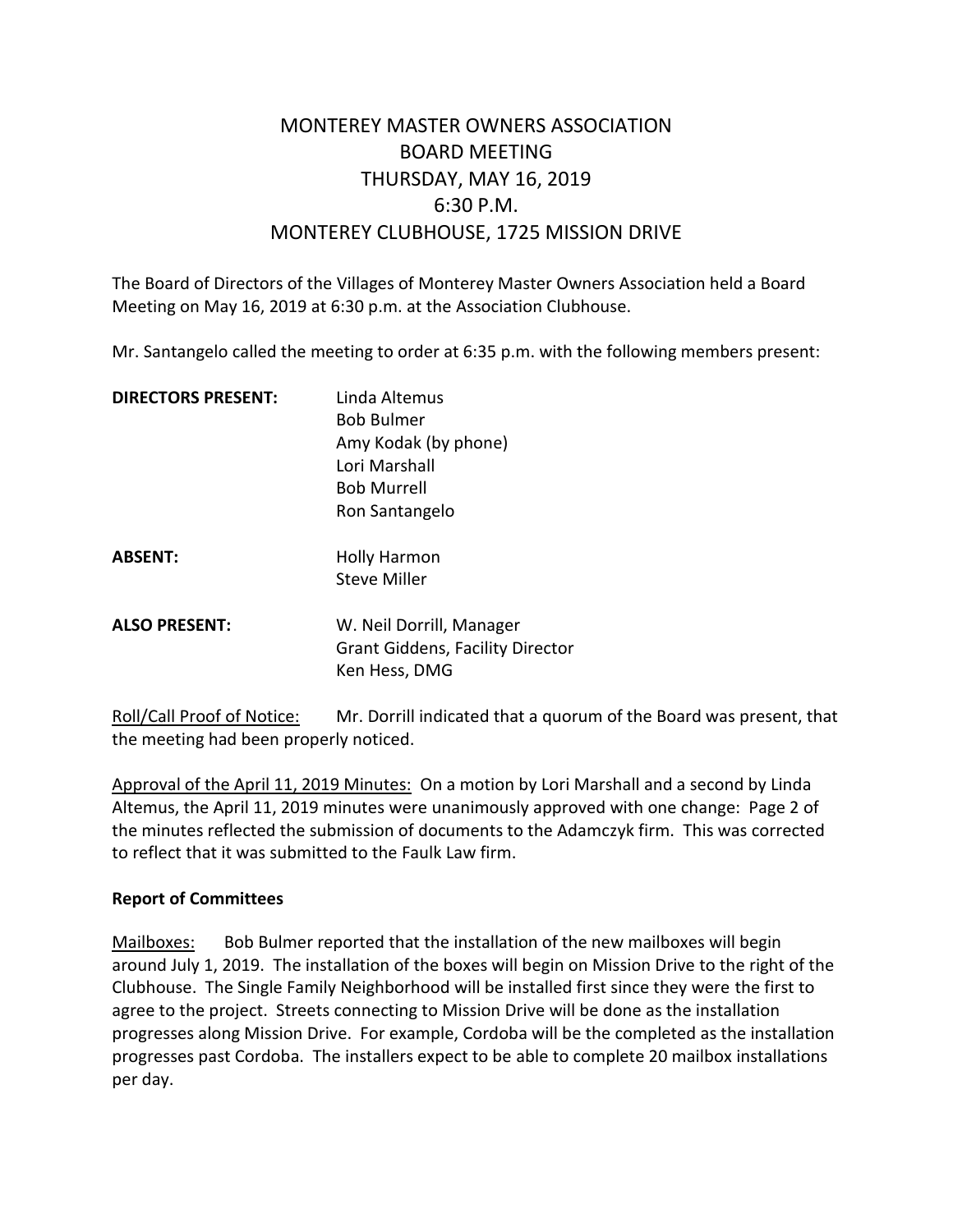Bulk Cable/ Internet: Bob Bulmer reported that the meetings held to provide information on cable options were well attended by owners. There were a lot of interest and people left feeling their questions were answered. An approved RFP was sent out to five companies. Comcast cannot respond within the allotted time. Therefore, all vendors were given an extra 30 days. Should Comcast not be able to provide an RFP within the extended time, they will be terminated.

### Treasurers Report: Ms. Altemus

• Balance Sheet

Ending April 2019, the Master Association had \$1.2 million in total current assets with \$202,196 operating cash, \$754,672 in reserves. Liabilities were \$13,867 in payables, and the outstanding bank loan balance \$1,973,391.

• Income Statement

Revenue \$94,777 and expenses of \$132,863.

Year to Date total net loss of \$29,192.

Ms. Altemus proposed a revision to streamline the accounts payable process by allowing the Facility Director and Mr. Dorrill to authorize budgeted items. A motion was made by Bob Bulmer to allow authorization by the Facility Manager and Mr. Dorrill of budgeted items. The motion was seconded by Bob Murrell with all voting in favor.

Ms. Altemus also reported that the engagement letter was signed for the Auditor, and field work is scheduled to begin the week of May 20, 2019. A preliminary report is expected to be presented at the July Board Meeting by Philip Harvey.

## Presidents Report: Ron Santangelo

Mr. Santangelo reported that Front Steps, the website vendor, has not been responsive. Linda Altemus recommended cutting ties with Front Steps. Mr. Santangelo suggest three other potential vendors have been suggested with the help of Grant Giddens, Facility Director.

Mr. Santangelo discussed traffic and speeding issues. Options were discussed were cameras, but related costs were around \$8100.00 per camera. Owner comments included signage and the possibility of using the flashing signs displaying the vehicles speed. No decision was reached.

Kevin Yue reported that a PUD modification has been sought and a response form the County should forthcoming soon. A shade structure for the playground is being sought in order to keep the playground equipment from becoming too hot. Three vendors have been contacted for quotes of the shade cover.

Lori Marshall reported the gatehouse is running well. Exterior and Interior renovations are needed and bids are being sought. She also reported that the Clubhouse is running well and social events have been well attended. A food truck event is scheduled for May 29 and an "End of School Year Party" on May 30.